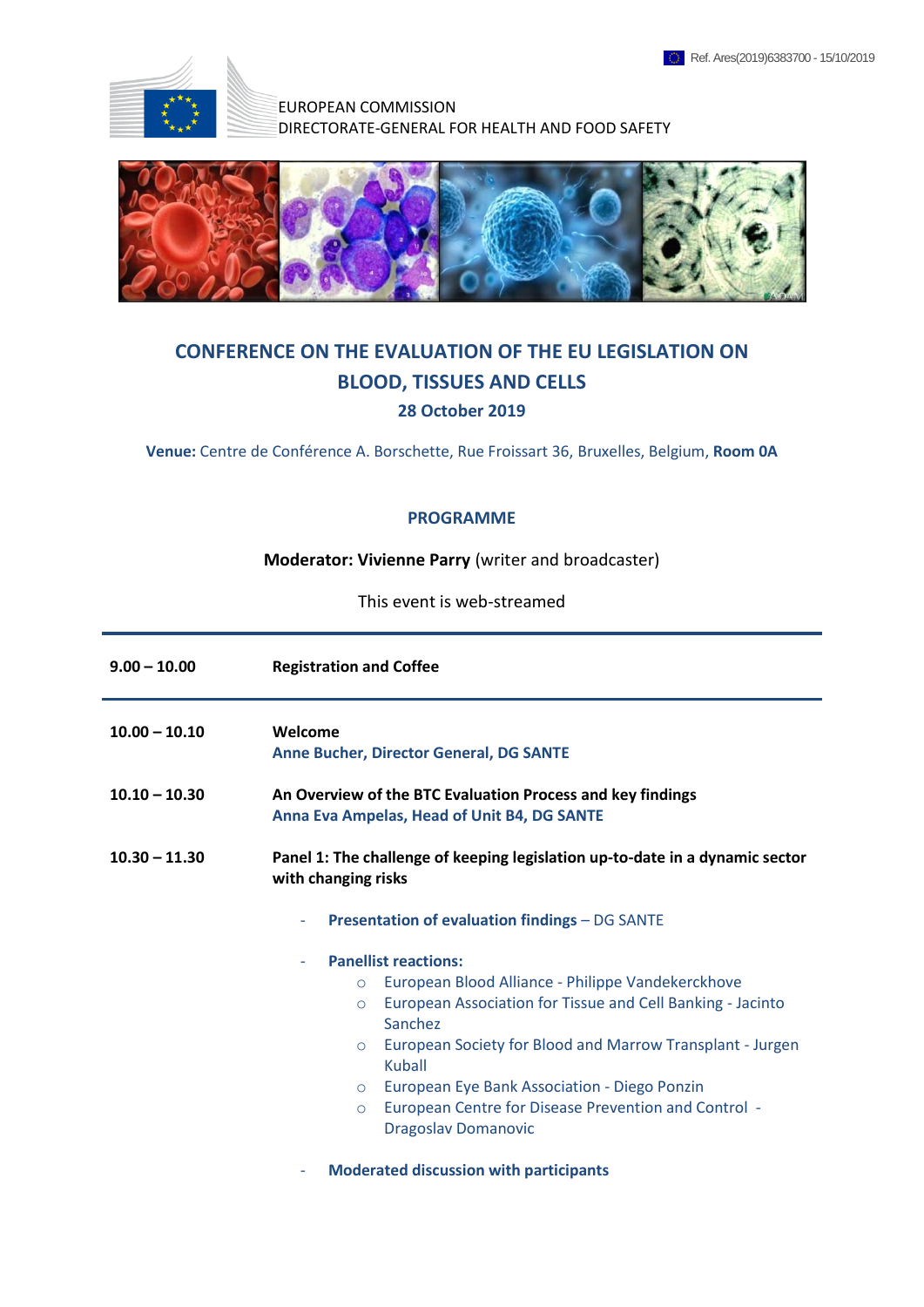

EUROPEAN COMMISSION DIRECTORATE-GENERAL FOR HEALTH AND FOOD SAFETY

| $11.30 - 12.30$ | Panel 2: The challenge of ensuring that all EU citizens affected by the BTC |
|-----------------|-----------------------------------------------------------------------------|
|                 | chain are protected                                                         |

- **Presentation of evaluation findings** - DG SANTE

## - **Panellist reactions:**

- o International Federation of Blood Donors Alice Simonetti
- o European Society for Human Reproduction and Embryology Kersti Lundin
- o European Plasma Alliance Matthias Gessner
- o World Marrow Donors Association Lydia Foeken
- **Moderated discussion with participants**

| $12.30 - 13.30$ | <b>LUNCH</b> $-$ buffet outside the room                                                                                                                                                                                                                                                                                                                                                                                                               |
|-----------------|--------------------------------------------------------------------------------------------------------------------------------------------------------------------------------------------------------------------------------------------------------------------------------------------------------------------------------------------------------------------------------------------------------------------------------------------------------|
| $13.30 - 14.15$ | Panel 3: The challenge of providing appropriate and robust oversight                                                                                                                                                                                                                                                                                                                                                                                   |
|                 | <b>Presentation of evaluation findings - DG SANTE</b>                                                                                                                                                                                                                                                                                                                                                                                                  |
|                 | <b>Panellist reactions:</b><br>BTC Inspectors Expert Sub-group - Lea Joos<br>$\circ$<br>SoHO Vigilance Expert Sub-group - Jo Wiersum<br>$\circ$<br><b>EDQM TC Data Reporting Group - Marta Lopez Fraga</b><br>$\circ$<br>Consortium of Representative SoHO Societies - Eoin McGrath<br>$\circ$<br>DG SANTE, Directorate on Health and Food Audits and<br>$\circ$<br><b>Analysis - Daniel Menendez</b><br><b>Moderated discussion with participants</b> |
| $14.15 - 15.15$ | Panel 4: The challenge of facilitating innovation in BTC for patient benefit<br><b>Presentation of evaluation findings - DG SANTE</b><br>÷                                                                                                                                                                                                                                                                                                             |
|                 | <b>Panellist reactions:</b><br>The GAPP Joint Action (BTC Authorities) - Giancarlo<br>$\circ$<br>Liumbruno<br>International Society for Cell Therapy - Owen Bain<br>$\circ$<br>Alliance for Regenerative Medicine - Annie Hubert<br>$\circ$<br>Consortium of Representative SoHO Societies - Esteve Trias<br>$\circ$                                                                                                                                   |

- **Moderated discussion with participants**